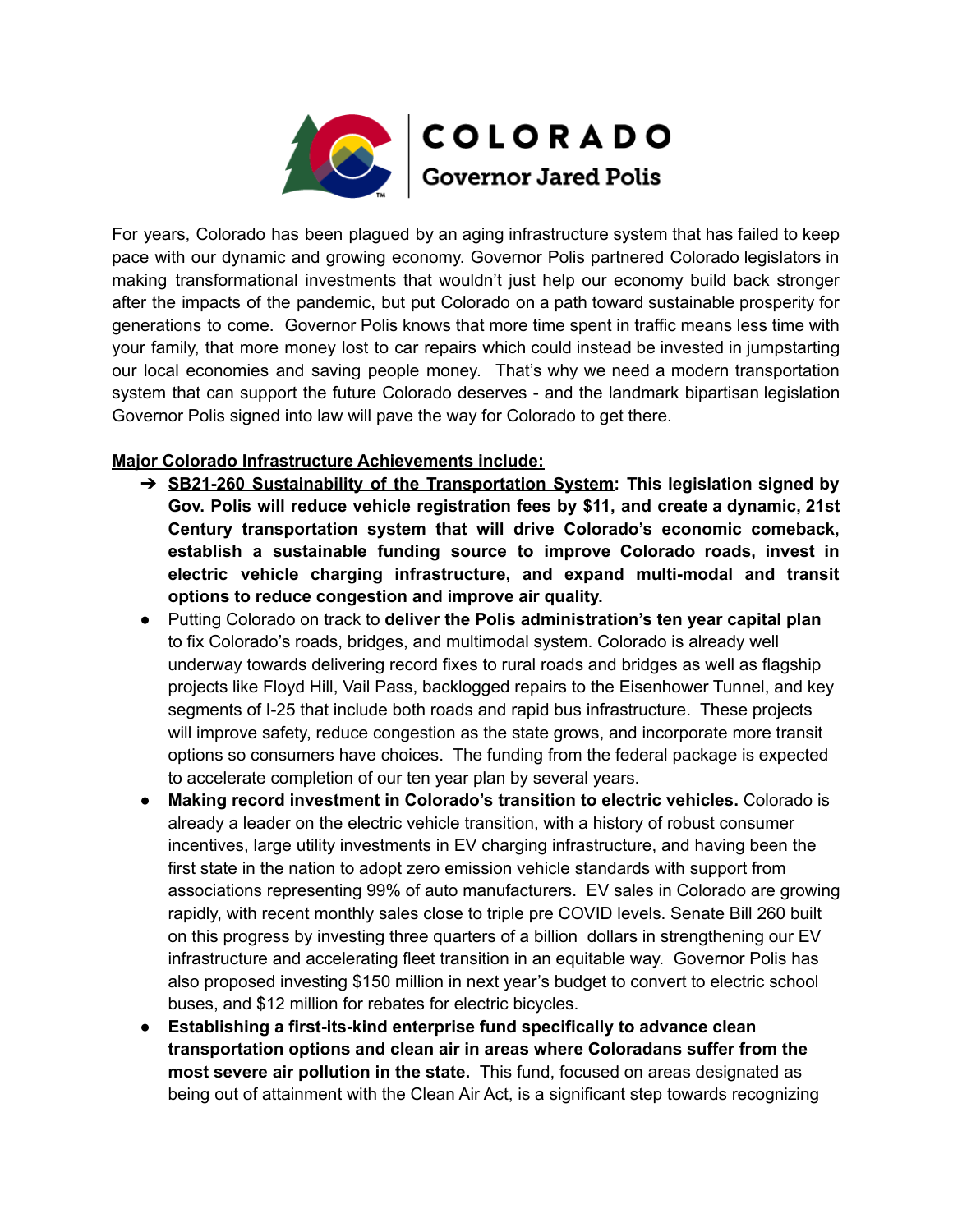the disproportionate impacts of pollution in parts of Colorado's front range, and taking action to improve equity and environmental justice.

- **● Strengthening multimodal and transit options for state and local partners.** *Senate Bill 260* invests hundreds of millions of dollars in a multimodal and mitigation options fund that provides flexible dollars to local partners to expand choice for transit and active transportation, as well as dollars for statewide investments such as the state augments multimodal options like expanding bus rapid transit across the state system.
- **● Expanding Colorado's successful "Revitalizing Main Streets" program, which has already supported more than 100 communities all across Colorado.** This oversubscribed program has helped local partners on every corner of the state to implement innovative enhancements that make their downtowns safe and economically vibrant for active transportation— these range from helping businesses utilize outdoor space for safe commerce during COVID, to strengthening pedestrian and transit connections, to improving lighting in downtown areas. The Infrastructure Investment and Jobs Act creates several programs that mirror Colorado's leadership in supporting these kinds of investments.
- **● Tasking the state to advance a first in the nation effort to establish pollution reduction planning standards for transportation infrastructure.** *Senate Bill 260* called for new standards to ensure that we consider how government infrastructure planning choices impact the options available to consumers. This policy requires transportation plans to show that they will reduce greenhouse gas pollution, which will will push government to provide more sustainable options like better transit, sidewalks, and bicycle lanes when we plan major infrastructure projects.
- **● Creating important institutional changes to strengthen clean transportation, equity, and our supply chain.** The bipartisan *Senate Bill 26*0 establishes a series of new enterprise boards focused on clean transportation, as well as two new branches at the Colorado Department of Transportation focused on equity and freight policy. And other legislation passed in 2021 starts the process for collecting information, and then setting standards, to reduce the embodied carbon in construction materials used in transportation projects.

The January 3rd supplemental budget package builds upon Governor Polis's budget priorities, including saving people money by reducing fees and costs, record investment in our schools, making it free to start a business in Colorado, enhancing public safety, and improving air quality, while maintaining a balanced budget with strong reserves. **Including**:

**Expanding Fee Relief for Vehicle Owners** - Building on the November 1 package of \$104M in requested fee relief for businesses and individuals, the Governor proposes to use \$63M General Fund to provide fee relief for vehicle owners. The request is to delay the road usage fee included in S.B. 21-260 Sustainability of the Transportation System, as well as to extend the temporary reduction of a vehicle registration fee (Road Safety Surcharge) included in S.B. 21-260 through December 2023 saving every Colorado vehicle owner \$11.10 on their annual vehicle registration, putting money back in people's pockets during the state's economic recovery.